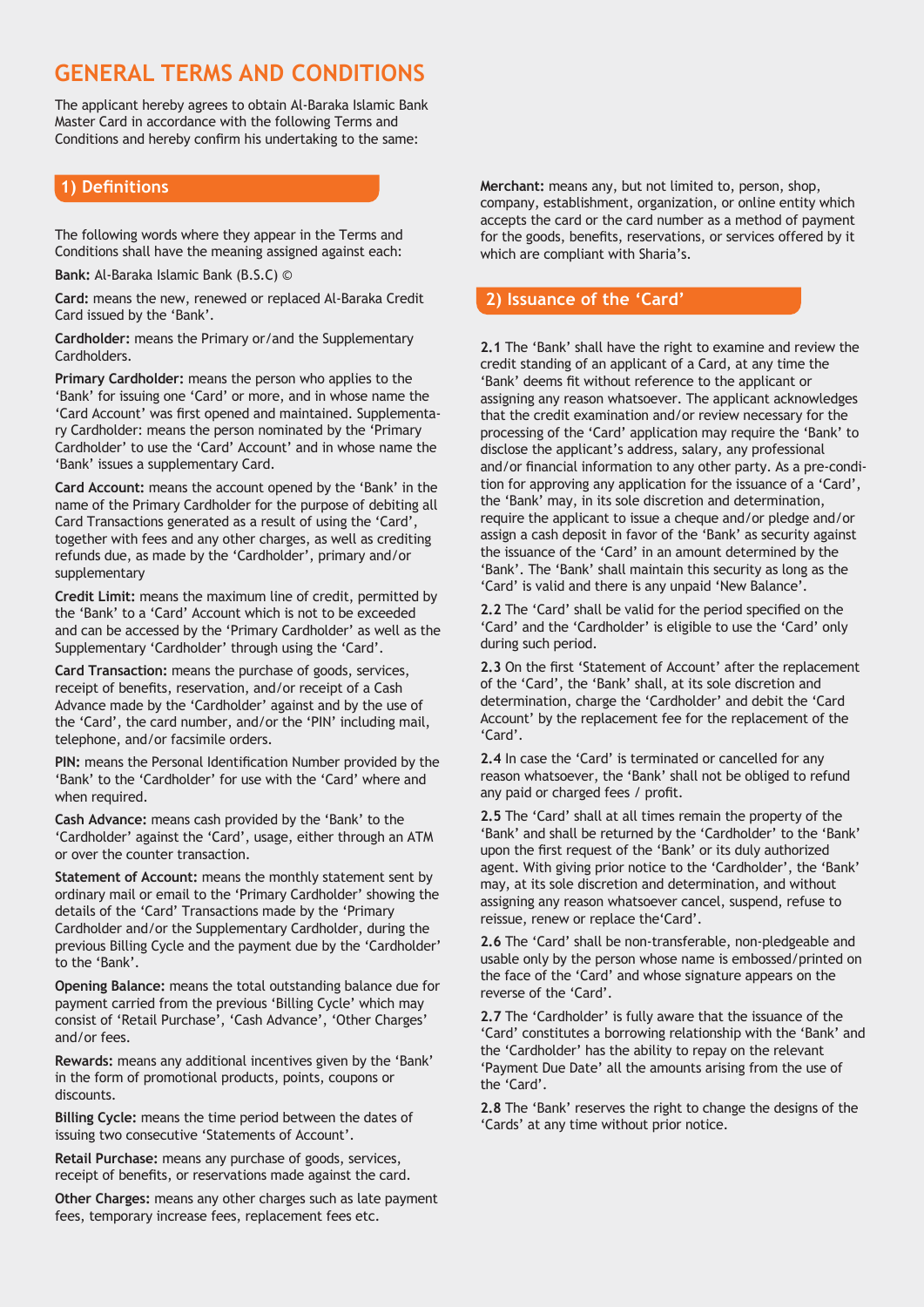## **3) Receipt and Usage of the 'Card'**

**3.1** The 'Cardholder' shall immediately sign the 'Card' upon receipt and exercise due diligence and care to keep the 'Card' in safe custody against loss, theft, misuse, misplacement or any other risk.

**3.2** The 'Cardholder's' signature acknowledging receipt of the 'Card' and/or first use of the 'Card' constitute binding and conclusive evidence that the 'Cardholder' has read, understood, accepted, agreed with, and is bound by the terms and conditions of this Agreement.

**3.3** The 'Cardholder' is under an obligation to exercise due diligence and care to prevent the disclosure of the related 'PIN' to any other person. The 'Cardholder' must destroy the 'PIN' printed record immediately upon receipt. The 'Cardholder' must ensure that any record of the 'PIN' must be unidentifiable and kept entirely separate and distinguishable from the 'Card'.

**3.4** The 'Bank' shall not be responsible and/or liable for the non-acceptance of the 'Card' for any reason whatsoever by any Merchant, 'ATM', or a Bank's branch or unit. Furthermore, the 'Bank' will not be liable for any surcharge applicable by any Merchant.

**3.5** The 'Card' must not be used for any unlawful purpose, including the purchase of goods or services prohibited by Shari'ah or any other law applicable in the 'Cardholder's or 'Bank's' jurisdiction. It is the 'Cardholder's' responsibility to ensure that the 'Card' is used in accordance with Shari'ah and the 'Bank' has the right to investigate any purchase made by the 'Cardholder' for Shari'ah compliance. In the event that any Retail Purchase is found to be Non-Shari'ah compliant, the 'Bank' has the right to stop, suspend, terminate, and/or cancel the 'Card' as well as the 'Card Account. Non- Shari'a compliant purchases include, but are not limited to, retail purchases made at bars, pubs, nightclubs, casinos, or betting.

#### **4) Loss of the 'Card'**

**4.1** If the 'Card' is lost or stolen, or the 'PIN' is misplaced, disclosed or otherwise compromised, the 'Cardholder' must immediately and within 24 hours notify the 'Bank' in person or in writing. In case such an event occurs outside the normal Banking hours, the 'Cardholder' shall call Al-Baraka Bank Customer service number 13300400. Any such notification must be confirmed in writing to the 'Bank' immediately but in any case within seven (7) days to the 'Bank' of the loss, theft or disclosure. The 'Cardholder' shall at all times remain liable for any use or misuse of the 'Card' and/or the 'PIN', including all Cash Advances, prior to reporting the loss, theft, misplacement, or disclosure of the 'Card' and/or 'PIN'. The 'Cardholder' must give the 'Bank' all available information as to the circumstances surrounding such loss, theft, misplacement or disclosure.

The 'Bank' shall not be liable in any manner whatsoever for any loss or damage which may be incurred or which might arise directly or indirectly as a result of the loss or theft of the 'Card' or its misuse and/or misplacement or disclosure of the 'PIN'.

**4.2** The 'Cardholder' will remain fully liable to the 'Bank' in respect of any use or misuse of the 'Card' after cancellation or during a period when the right to use the 'Card' has been withdrawn and/or suspended. Cancellation of the 'Card' shall not affect the 'Cardholder's' liabilities or obligations pursuant to this 'Agreement' arising prior to such cancellation.

**4.3** The 'Bank' may at its own discretion and determination, subject to charging a fee, issue the 'Cardholder' a replacement 'Card' in substitution of the reported lost, stolen, misplaced, or otherwise compromised card in addition to a new 'PIN' at the sole risk and expense of the 'Cardholder'.

**4.4** If the 'Cardholder' recovers the 'Card' previously reported to be lost, stolen, misplaced, or otherwise compromised, the 'Card' must not be used and the 'Cardholder' must cut the 'Card' into two halves and immediately return both halves to the 'Bank'.

### **5) Payment**

**5.1** Once the 'Card' is activated, the 'Cardholder' agrees to pay the 'Bank', on a monthly basis, the applicable service fees. The 'Cardholder' also agrees to pay, at the 'Bank's' request, any handling fee for issuance of a replacement 'Card'.

**5.2** The 'Bank' shall send by ordinary mail or email to the 'Primary Cardholder' a monthly Statement of Account of the 'Card Account' at the address mentioned on the application form for issuance of the 'Card' or the address notified to the 'Bank' by the 'Cardholder' in writing. The 'Bank' shall not be liable in any manner whatsoever for any postal or other delays or the non-receipt of the Statement of Account by the 'Cardholder'.

**5.3** All charges posted by the 'Bank' to the 'Cardholder' shall appear on the monthly 'Statement of Account'. Any objection by the 'Cardholder' against any entry, including the 'Bank's' charges, in the Statement of Account shall be notified in writing to the 'Bank' by the 'Cardholder' within one hundred and twenty days (120) days from the Statement Date. If no objections are received within the specified time period the Statement of Account will be considered correct and no claim will be entertained by the 'Bank' after such time. The 'Bank' may provide the 'Cardholder', upon written request, with copies of the 'Card' Transactions and reserves the right to charge a fee for providing such copies. Disputing a charge shall not exonerate the 'Cardholder' of his liability for that Card **Transaction** 

**5.4** Cardholder shall pay the minimum of the total outstanding amount of 5% or 10 BD, whichever is greater, which includes all charges due on the first installment.

**5.5** The new total amount due which is shown in the monthly statement must be arranged for payment on or before the payment due date.

#### **6) Fees and Expenses**

6.1 Cardholder must pay fixed card service fees on a monthly basis, after the deduction of any payments, and the bank have the right to waive the fees for services in whole or partially or a specified amounts of fees according to the card type as per the table mentioned below:

| <b>CARD TYPE</b>                              | <b>GOLD</b>    | <b>TITANIUM</b> | <b>PLATINUM</b> | <b>WORLD</b>     |
|-----------------------------------------------|----------------|-----------------|-----------------|------------------|
| Minimum<br><b>Credit Limit</b>                | <b>BHD 300</b> | <b>BHD 750</b>  | BHD 2,000       | <b>BHD 2.500</b> |
| Maximum<br><b>Credit Limit</b>                | BHD 10,000     | BHD 20,000      | BHD 50,000      | BHD 100,000      |
| Minimum Monthly<br><b>Service Fees</b>        | <b>BHD 4.5</b> | BHD 11.25       | <b>BHD 30</b>   | BHD 37.5         |
| <b>Maximum Monthly</b><br><b>Service Fees</b> | <b>BHD 150</b> | <b>BHD 300</b>  | <b>BHD 750</b>  | BHD 1,500        |
| Yearly<br><b>Service Fees</b>                 | BHD 1,800      | BHD 3.600       | BHD 9.000       | BHD 18,000       |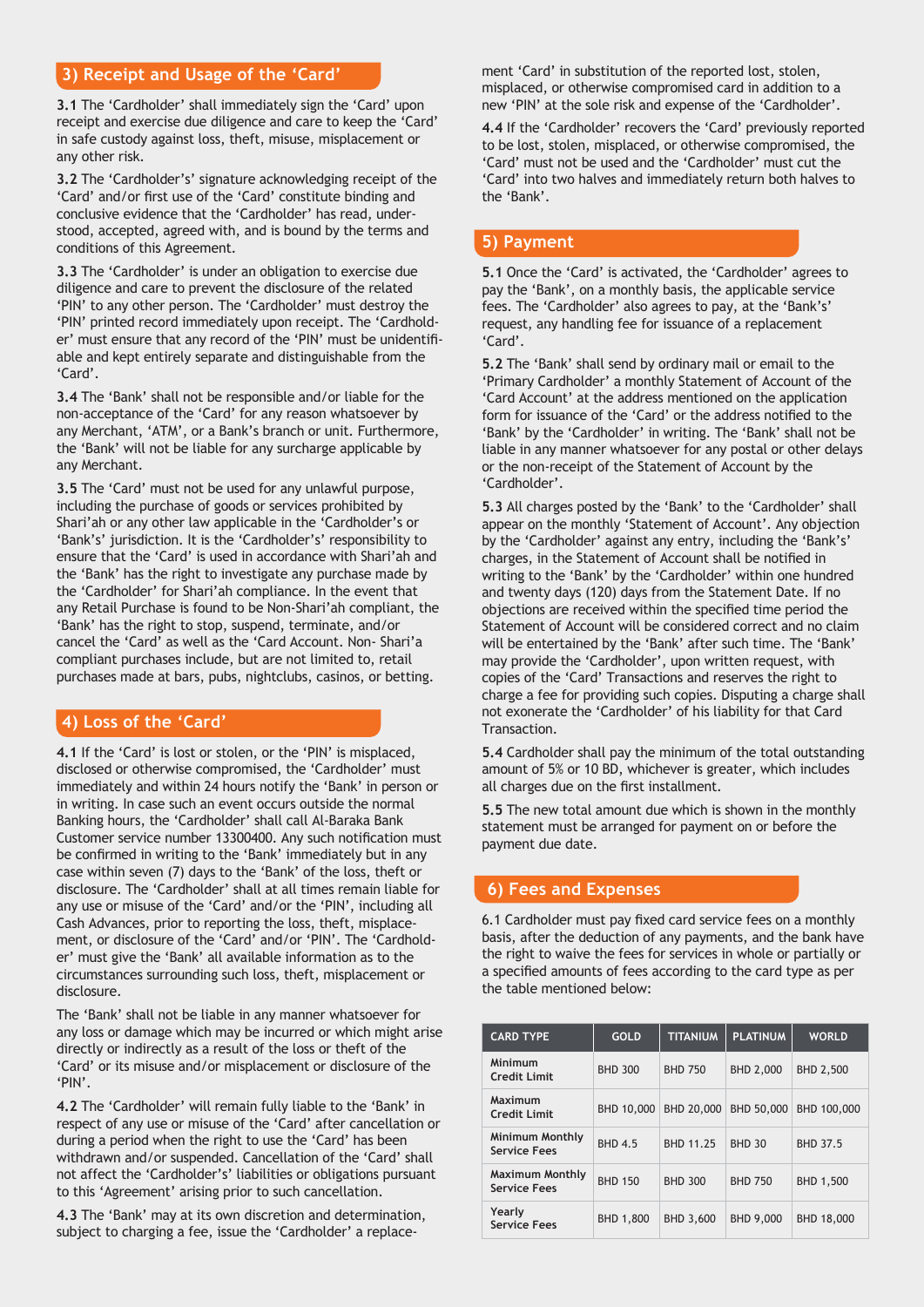**6.2** The bank has the option without any legal obligation to waive the service fees in case of paying the full ending balance of the previous month in full within 25 days from the statement date.

**6.3** All cash withdrawals on the card are subject to a one-time fixed fee for each cash withdrawal on the card account at 3% of the value of the cash amount withdrawn or the amount of 3BD, whichever is greater, also that cash withdrawals will not be allowed from the Bank ATM's.

**6.4** The Bank shall have the right to modify the card service fees or other fixed fees which are accounted on a written notification submitted by the bank to the cardholder, under a notice attached in any branch of the bank and via the bank's official website www.albaraka.bh

**6.5** Cardholder will be obliged to pay an amount of 5 Bahraini dinars (which will act in the faces of kindness and goodness after deducting the outstanding card balance and the actual administrative costs and legal expenses incurred by it by reason of the collection of the installments.) on the card account if the bank did not receive the minimum amount due on or before the due date.

**6.6** In consideration of the services provided by the Bank to the card holder, the Bank shall be entitled to receive service charges, commissions, fees, etc. which the Bank shall decide and modify with prior notification to the cardholder at Its sole discretion and which may change from time to time and the cardholder acknowledges that he/she has read and accepted the applicable tariff of charges upon opening the account.

**6.7** The card holder acknowledges and agrees to accept the credit card expenses jointly with the rest of the card holders.

**6.8** The card holder acknowledges and agrees to accept the fees imposed by MasterCard when using the credit card in a foreign currency.

## **7) Supplementary Cards**

**7.1** Primary Cardholder may upon written request, apply for an additional card; and the Bank may approve in its sole discretion to issue an additional card as a supplementary card for use by any of the primary Cardholder's family members beyond the age of 15. The Primary Cardholder will remain responsible for all amounts and losses incurred by the Bank which arise from the use by the Supplementary Cardholder (including any use contrary to these Terms and Conditions which the Bank does not assume any responsibility to prevent it)

**7.2** The Bank may cancel the Supplementary card at any time at the request of the Primary Cardholder re-attaching the card to the bank without affecting the main responsibility of the Cardholder regarding any transaction carried out by the Supplementary Cardholder before canceling the card.

**7.3.** The primary Card holder holding a Platinum or World credit card is eligible for three free of charge supplementary cards. Additional fees according to the fee schedule issued by the bank will be applied on each extra supplementary card beyond three cards.

#### **8) Rewards**

**8.1** Rewards once redeemed cannot be reinstated.

**8.2** The 'Bank' will not be liable for any service liabilities for Rewards offered or for any damage or loss incurred by the 'Cardholder' on the purchase of any goods through the redemption of Rewards. Any disputes or claims on products or services purchased through the redemption of Rewards should be addressed directly to the relevant Merchant.

**8.3** The 'Bank' has the absolute right to change, modify or cancel any Reward program at any time with prior notice to the cardholder.

**8.4** In case of termination of any Reward program, all Rewards given to a 'Cardholder' will immediately expire and will have no future value or reinstatement possibilities. The 'Bank' is not liable to compensate the 'Cardholder' in any way if the Reward program is terminated or changed.

8.5 Rewards cannot be exchanged for cash.

8.6 Rewards cannot be redeemed in conjunction with any other discount or promotion. To redeem Rewards the 'Cardholder' must inform the Merchant that he would like to redeem the Rewards before the Card Transaction is completed. The 'Cardholder' may not request redemption of the Rewards after the 'Card' Transaction is completed.

8.7 Once expired, Rewards may not be extended.

## **9) Cancellation and Withdraw of the Card**

**9.1** The Bank may, without prejudice to the right of the bank to take any legal action against the Cardholder for any new outstanding balance with other costs, , stop, suspend, terminate and / or cancel "the Card" if the total amount due was not paid for more than a month from the date of the Statement of Account. The Bank may liquidate and utilize any guarantee or assets or the value of materials or amounts reserved or deposited with the Bank for such facilities by the Cardholder to debit the total amount due without notifying the Cardholder. Furthermore, the Bank may hold on, seize any credit balance in the current account or savings account or fixed deposit account or any other amounts which have not been saved as collateral by the bank in exchange for Cardholder account for that purpose.

**9.2** In the case of termination/cancellation for any reason, or in the event of bankruptcy, insolvency or inability of the Cardholder to pay the outstanding balance shown in the "Card Account" as well as new transactions that still have not been debited from "Card Account" these amounts will immediately become due and the Cardholder should arrange payment to the Bank.

**9.3** Any debit balance on the Card will incur charges such as (service fees and late payment fees) payable as agreed between the parties under this Agreement until the final payment of the total outstanding balance.

## **10) Variation of Terms and Conditions**

**10.1** The 'Bank' may, from time to time at its sole and absolute discretion and determination vary, change, alter, modify, and/or amend the terms and conditions of these Terms and Conditions, which variation, change, alteration, modification and/or amendment shall immediately become binding on the 'Cardholder'. Such variation, alteration, modification, and/or amendment shall be notified to the 'Cardholder' by the 'Bank' in writing and by publication by such means as the 'Bank' may determine and a variation, alteration, modification, and/or amendment so notified shall be binding on the 'Cardholder'.

**10.2** The 'Bank' may (subject to notifying the 'Cardholder') assign the whole or any part of its rights, or obligations under this 'Agreement'.

**10.3** The validity, legality, and enforceability of each of these Terms and Conditions of are distinct and severable from one another.